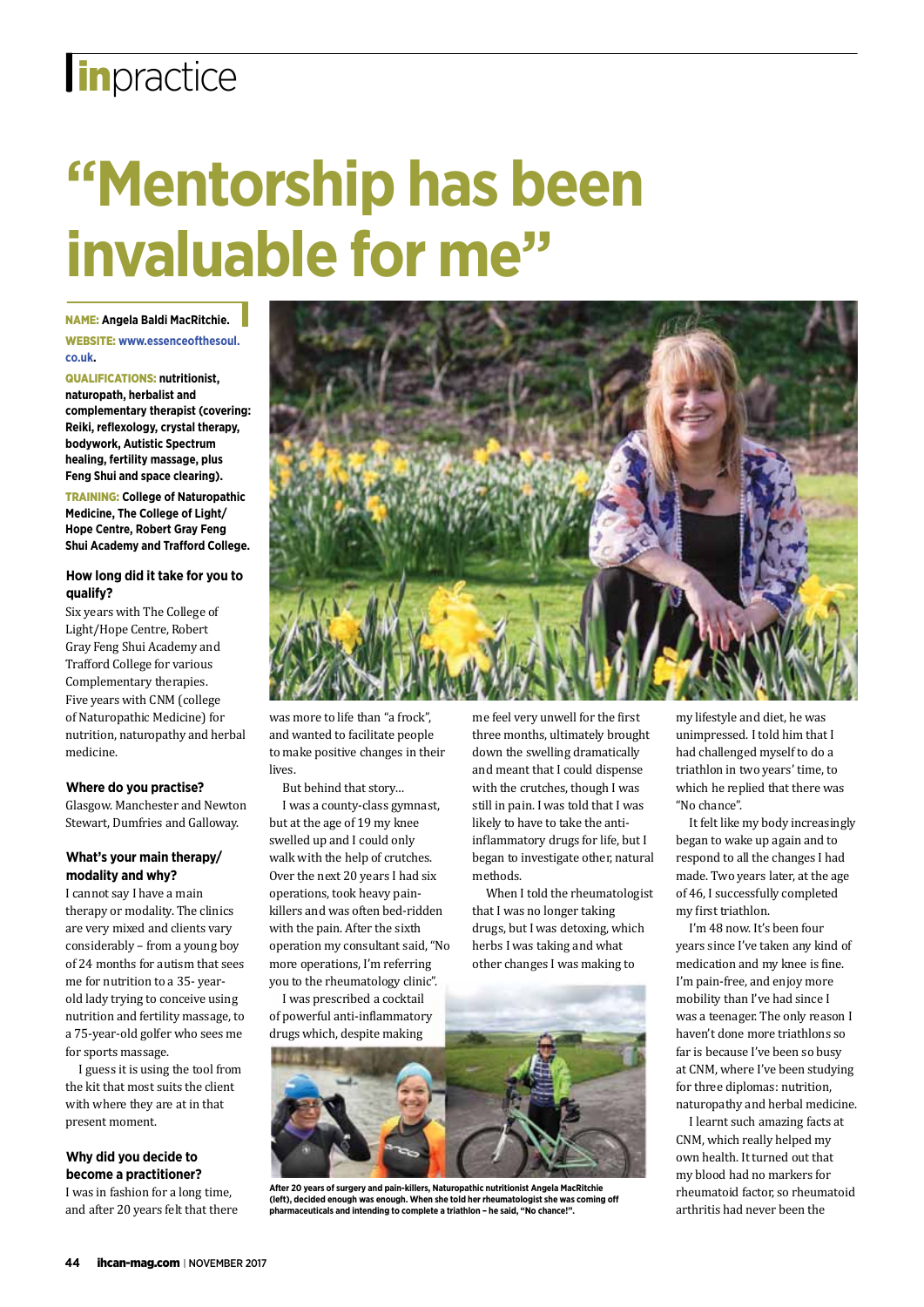problem. As a naturopath, I know that the body is always trying to return to balance, and the importance of giving it the help it needs for healing.

I started studying at CNM when I was 43. It's been a tough call studying for three diplomas and working full-time, but everyone at CNM helped me with the challenges, and when I moved I was able to transfer my nutrition studies from CNM Manchester to CNM Edinburgh. Then I embarked on my herbal diploma, for which I've been commuting to Manchester, all unthinkable at one stage of my life.

I now have clinics in Manchester, Glasgow and Newton Stewart, offering my clients a complete package for wellbeing. It's wonderful being able to inspire people to make positive change in their lives.

I don't have the words to express how much studying at CNM has changed my life. It's been awesome.

### **How long have you been in practice?**

Complementary therapies – parttime for ten years and full-time with studying for five years since 2012.

Nutrition – since October 2015, naturopathy April 2016 and will add herbal medicine now that I have qualified.

### **Who or what has been the main influence/inspiration on your practice?**

There have really been so many and each person feeds a different part of the puzzle. They are vast:

My friend Jacqui Waldron (My Reiki master) and Sonia Greeves, who started the herbal medicine spark that led me to study with CNM; Dee Brereton- Patel, who is an inspiration and amazing mentor and nutritionist; Peter Jackson-Main, who is aweinspiring – my herbal mentor and guru.





To those who have shown me a more spiritual path and understanding of life – Dr Anna Rewilak, John Astbury and Alison Sargent. An understanding that we are multi-faceted is vital.

Sam Gardiner, who helped me with rehabilitation and allowed me to see that my body did not have to experience pain.

All my friends and family that are supportive and feed all aspects of myself.

### **What conditions or types of client do you see most of?**

My clinic is very varied – it can range from autoimmune conditions, others who have emotional difficulties, chronic fatigue or children with autistic spectrum disorders. It includes stress-related conditions – that are endless, as well as women with hormonal imbalances and food allergies and sensitivities all



being part of what clients come in with.

### **What do you find the easiest to work with?**

A client who is hungry to change and really takes all your recommendations on board. I suppose an easy description is a compliant client.

### **What is your favourite type of client?**

A client who comes back and cannot believe how much the changes have impacted on their lives in a positive way. The one who cannot believe the symptoms have improved or completely gone. This is when I feel elated.

### **What is the most challenging type of symptoms/illness/ problem that you get presented with?**

At the time, I find it difficult dealing with a client who makes an excuse for every

recommendation you make. Why have they come to see you if they have a "but" for every suggestion? I find this very frustrating, however sometimes these are the clients that surprise you.

### **What one thing is essential to you in your practice?**

Having a good relationship with my client – a sense of trust and belief between us is vital. Seeing the client as a whole is vital for me – it is mind, body and spirit.

Sometimes a client will arrive for a nutrition consultation and end up having a counselling session, and this may be what's needed to move forward for them.

> And a sense of humour always goes a long way!

### **Do you enhance your business with any projects outside of your clinic?**

Yes, I do monthly talks at Napiers in Glasgow on various topics, and have started doing articles for CNM.

Patricia Clark and I put together a detox program in its entirety for Napiers online through Facebook, with daily posts.

I have joined the assistant supervisor program at CNM to work with the next year's herbal medicine students.

I do talks for the Arthritis Care society Scotland.

### **Which CAM book has helped or inspired you most?**

I have two bookcases full of amazing books – difficult question, but I cannot do without Blood Chemistry and CBC Analysis by Dicken Weatherby and Scott Ferguson. My new love – Herbs and Natural Supplements – an evidence based guide. Vol 2 by Lesley Braun and Marc Cohen; and Principles and Practice of Phytotherapy, by Simon Mills and Kerry Bone.

An old school favourite is the Encyclopedia of Natural



We know our practitioners are quietly getting on with changing people's lives, every day - and we want to celebrate and share the inspiration. **In Practice is coordinated by regular contributor Rebecca Smith, who runs a successful practice of her own, established 20 years ago. Contact her direct to be part of the feature: rebecca@newportcomplementaryhealthclinic.co.uk, and follow her on Twitter: @NCHealthClinic.**